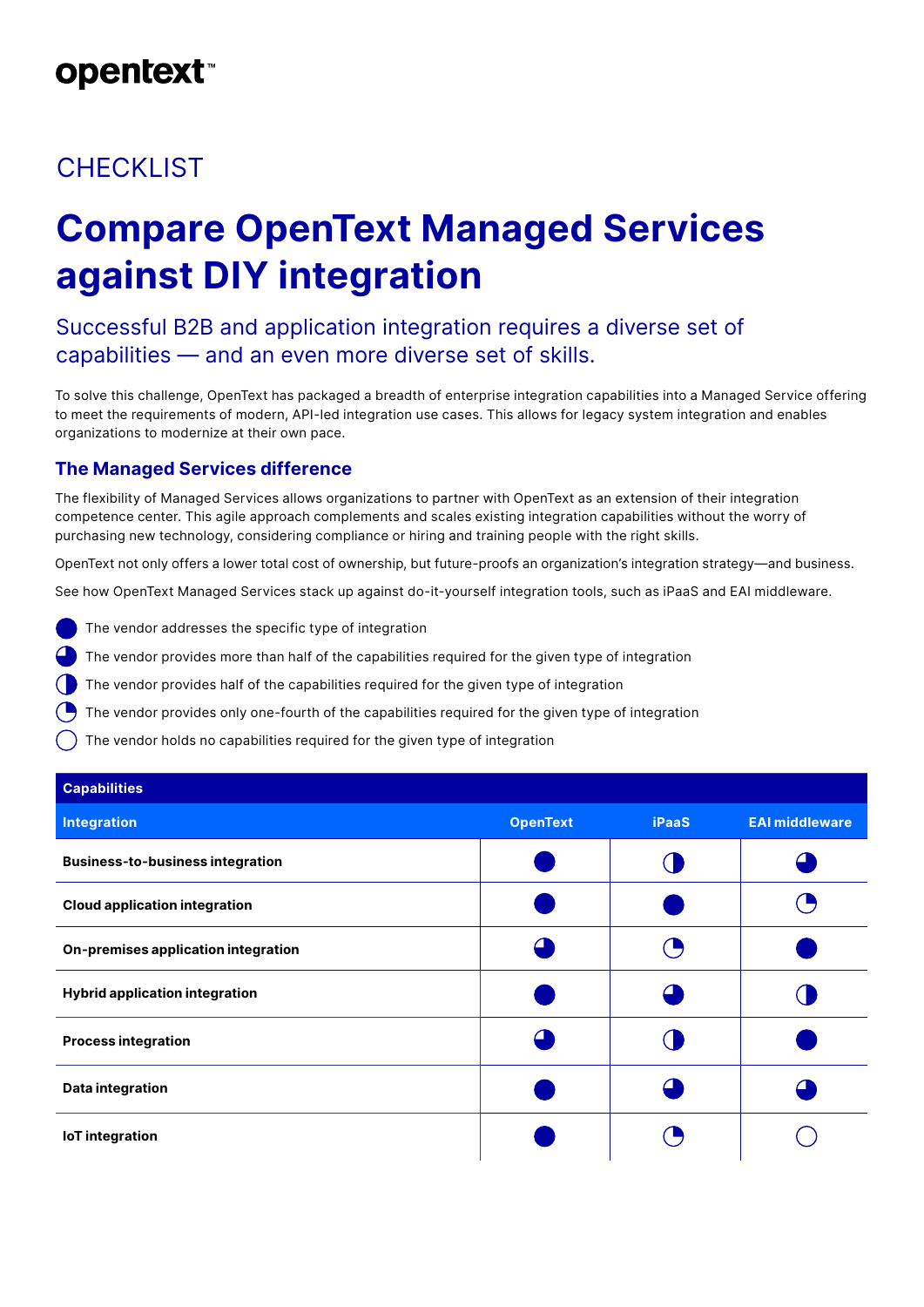# opentext<sup>\*</sup>

| <b>Capabilities</b>                            |                 |              |                       |
|------------------------------------------------|-----------------|--------------|-----------------------|
| <b>Integration</b>                             | <b>OpenText</b> | <b>iPaaS</b> | <b>EAI middleware</b> |
| <b>API management</b>                          |                 |              |                       |
| <b>Managed file transfer</b>                   |                 |              |                       |
| <b>Data management and governance</b>          | <b>OpenText</b> | <b>iPaaS</b> | <b>EAI middleware</b> |
| <b>Data transformation</b>                     |                 |              |                       |
| <b>Business rules and data validation</b>      |                 |              |                       |
| Data standardization and harmonization         |                 |              |                       |
| Reference data management                      |                 |              |                       |
| <b>Data visibility</b>                         | <b>OpenText</b> | <b>iPaaS</b> | <b>EAI middleware</b> |
| <b>Operational data visibility</b>             |                 |              |                       |
| <b>Built-in business intelligence (BI)</b>     |                 |              |                       |
| <b>Built-in advanced analytics</b>             |                 |              |                       |
| Support for third-party BI and analytics tools |                 |              |                       |
| <b>Data compliance and security</b>            | <b>OpenText</b> | <b>iPaaS</b> | <b>EAI middleware</b> |
| Securing data at rest                          |                 |              |                       |
| Securing data in motion                        |                 |              |                       |
| Special protection for sensitive data          |                 | O            |                       |
| <b>Data compliance and security continued</b>  | <b>OpenText</b> | <b>iPaaS</b> | <b>EAI middleware</b> |
| Support for multiple compliance standards      |                 | O            |                       |
| <b>Audit logs and monitoring</b>               |                 |              |                       |
| Identity and access management-internal        |                 |              |                       |
| Identity and access management-external        |                 |              |                       |